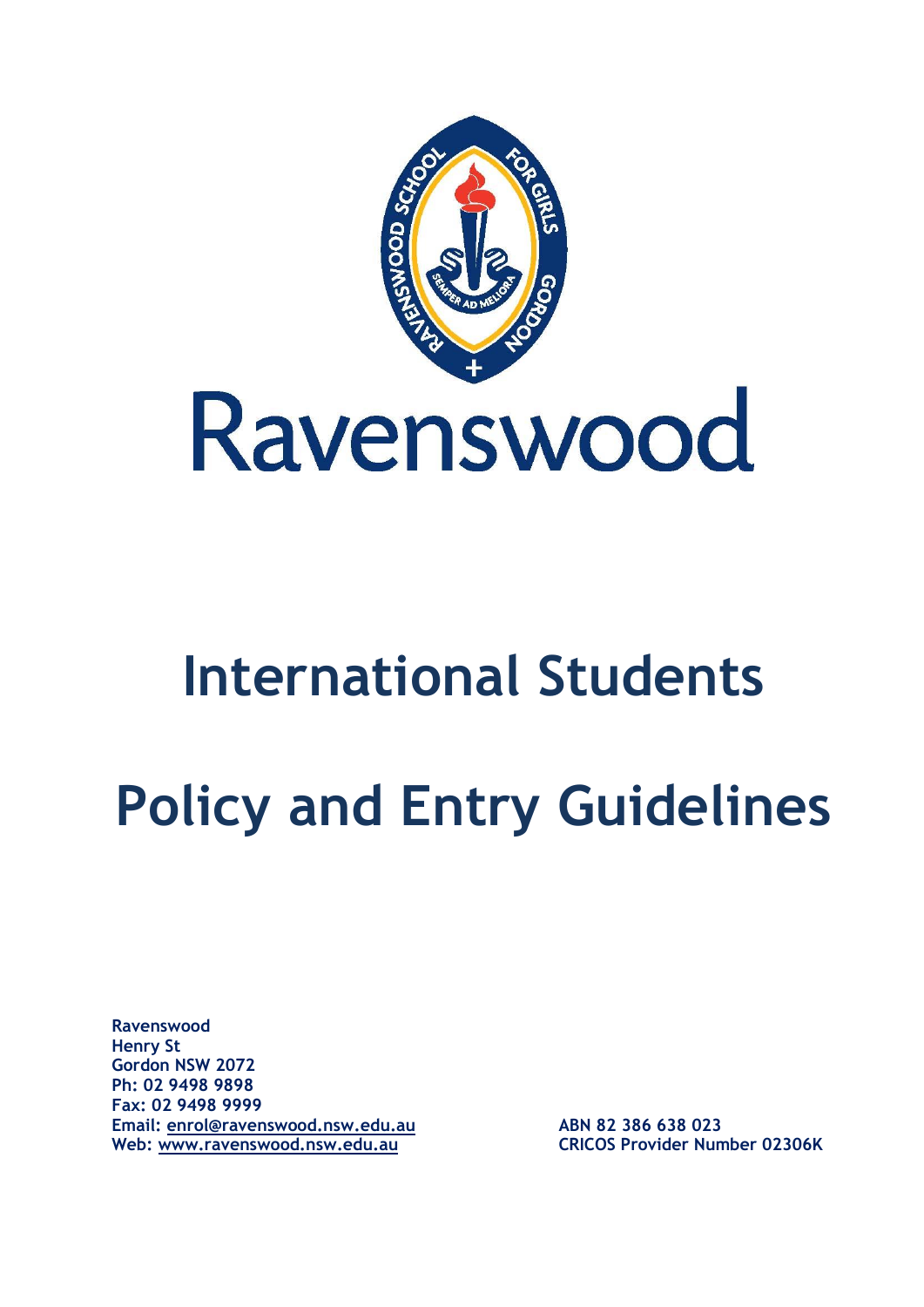# **Contents:**

**Studying in Australia**

**About Ravenswood** 

**International and Overseas Student s**

**School Map and Location**

- **School Campus Map**
- **School Location Map**

**Tuition and Boarding Fees**

**Refund Policy**

**Accommodation Options**

**English Language Proficiency**

**Indicative Costs of Living in Sydney**

**Course Content and Duration**

**Course Credit**

**Student Assessment**

**Student Support Services**

**Critical Incident Policy**

**Medical Insurance**

**Deferring, Suspending or Cancelling Studies**

**National Code of Practice**

**Australian Government Legislation**

**Dispute Resolution**

**How to Apply**

**Offer of Enrolment and Confirmation**

**Contact Details**

**Last updated January 2015**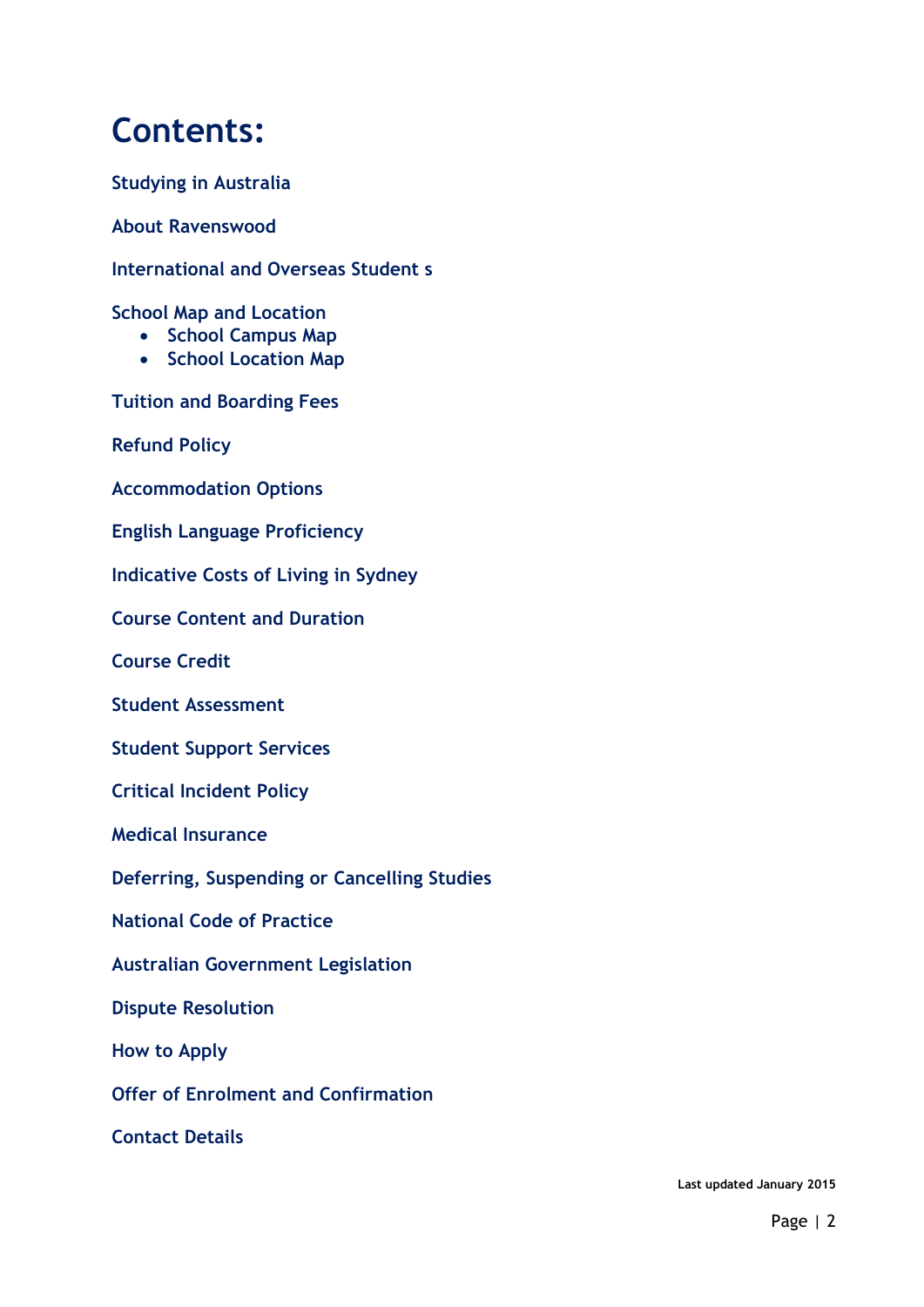# **About Ravenswood School**

Ravenswood is a remarkable school. We offer a unique combination: quality teaching and outstanding academic results; a school that is just the right size, small enough for individual care but large enough to offer choices; and a focus on the development of a girl's character and values in a Christian environment.

We are committed to recruiting the best available teachers who understand the individual learning needs of each girl. Indeed, learning is at the heart of all that we do – students and teachers alike – and our teachers undertake continuing professional learning to support best practice. Our students will need to develop the ability to adapt to change, to access information and to critically analyse and apply it appropriately. Our approach is to assist girls in learning to learn, so that they have the thinking skills, independence and resilience required to take their place as adults, making a positive contribution as world citizens.

One test of exceptional teaching quality is the academic results. Ravenswood students consistently obtain excellent results in a non-selective environment. In recent years approximately 50% of our girls have ranked in the top 10% of NSW. We focus on helping each student meet her maximum potential and take pride in the success of each girl in making the most of her abilities. We are a Uniting Church school that accepts students of all faiths. As a community we are concerned with the spiritual as well as the personal and academic development of our students.

The size of Ravenswood is the most common reason given by parents and girls for selecting our school. At around 1,100 students, Ravenswood is just the right size to enable people in the school – whether they are students, teachers or support staff – to know each other, creating a warm and personal feel and a strong sense of community. Girls have the chance to shine and gain recognition in the activities of their choice, and the best academic and developmental outcomes are achieved by personalised care and attention. Ravenswood is also large enough to offer wide choices in co-curricular activities spanning international exchanges, sport, performing and creative arts, debating and public speaking and outdoor education. We are the only school on the Upper North Shore of Sydney currently offering two learning pathways for our Senior School students: through either the Higher School Certificate or the International Baccalaureate (IB) Diploma.

Our school structure of Junior School, Middle School and Senior School is designed to tailor the learning to meet the particular needs of students at different stages. As Ravenswood students progress through the school, our teaching practice, the physical learning spaces and our expectations of students create a developmental journey leading toward university and beyond.

Ravenswood students leave school well equipped for their future: as balanced, capable, confident and caring young women.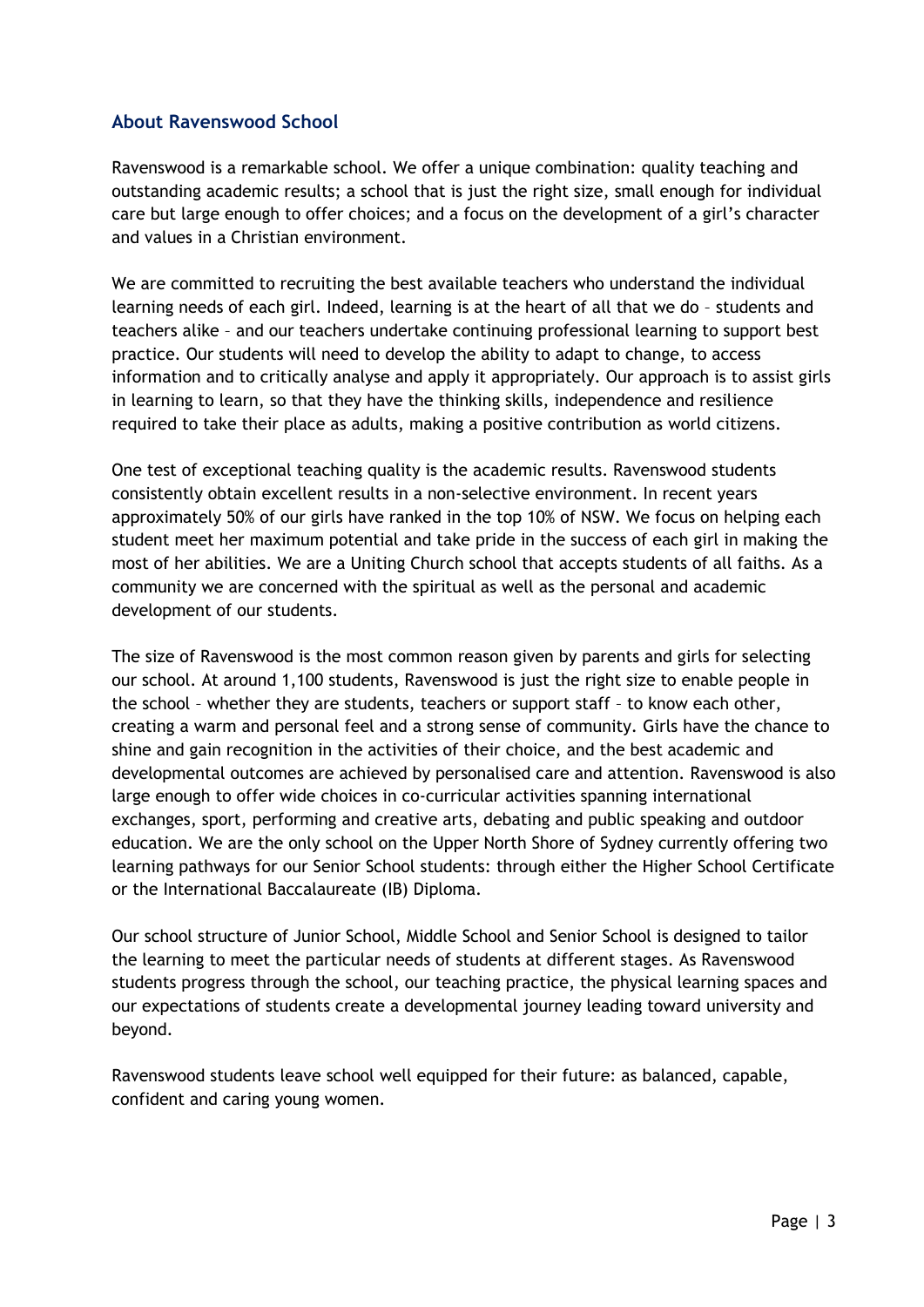# **Studying in Australia**

Australia is one of the world's favourite destinations for international education. A stable, geographically and culturally diverse country with a high standard of living, Australia boasts a strong international reputation for educational excellence.

Sydney, the capital city of NSW located on Australia's east coast, is an affluent, cosmopolitan city. It is one of the most harmonious multicultural areas in the Asia Pacific region. Sydney offers world class study options for local and overseas students. Schools in Sydney and New South Wales have an international reputation for high quality curriculum and innovative teaching**.**

Ravenswood is located on Sydney's North Shore at Gordon, 15km north of Sydney's CBD. The school is conveniently located close to Gordon Railway Station and Bus Interchange with easy direct access to the Pacific Highway. Hornsby is only five rail stops from Gordon, providing access to the Central Coast and Epping Line. Regular bus services operate from Gordon to St Ives, West Pymble, West Gordon, and Macquarie and from Ravenswood to the Northern Beaches.

Some useful websites to view:

Ravenswood refers applicants to the following external websites for further information:

- *[http://www.aeas.com.au](http://www.aeas.com.au/)* (Australian Education Assessment Service)
- *[http://www.immi.gov.au](http://www.immi.gov.au/)* (Department of Immigration and Boarder Protection)
- *[http://www.studyinaustralia.gov.au](http://www.studyinaustralia.gov.au/)* (The official Australian Government website for studying in Australia)
- *[http://www.visitnsw.com.au](http://www.visitnsw.com.au/)* (The official site for Sydney, NSW, Australia)

# **International and Overseas Students**

The Ravenswood community is one comprised of many nationalities. Students from Australia, Europe, the USA, Japan, Singapore, Thailand, Korea and China, to name but a few, attend Ravenswood. International students include students from overseas on various permanent or temporary visas and include students studying on a 571 Student Visa (Overseas Students).

Ravenswood is registered to accept a limited number of Overseas Students from Kindergarten to Year 12.

# **School Map and Location**

Ravenswood is an Independent Girls school situated on the one campus allowing all students to benefit from the breadth of facilities available. Junior School students enjoy a variety of playground spaces for games, play and relaxation. Attractive gardens carefully developed throughout the school combine with the expanse of the Peace Lawn and Athletics Field to balance the built environment within the campus.

Specialty areas include the Learning Resources Centre, Performing Arts auditorium, Drama studio, Gymnasium, indoor heated swimming and diving pool, Strength and Conditioning Centre, Dance Studios, Technology Centre, Science laboratories, exhibition areas and Music Centre.

Please refer to the location and campus maps overleaf: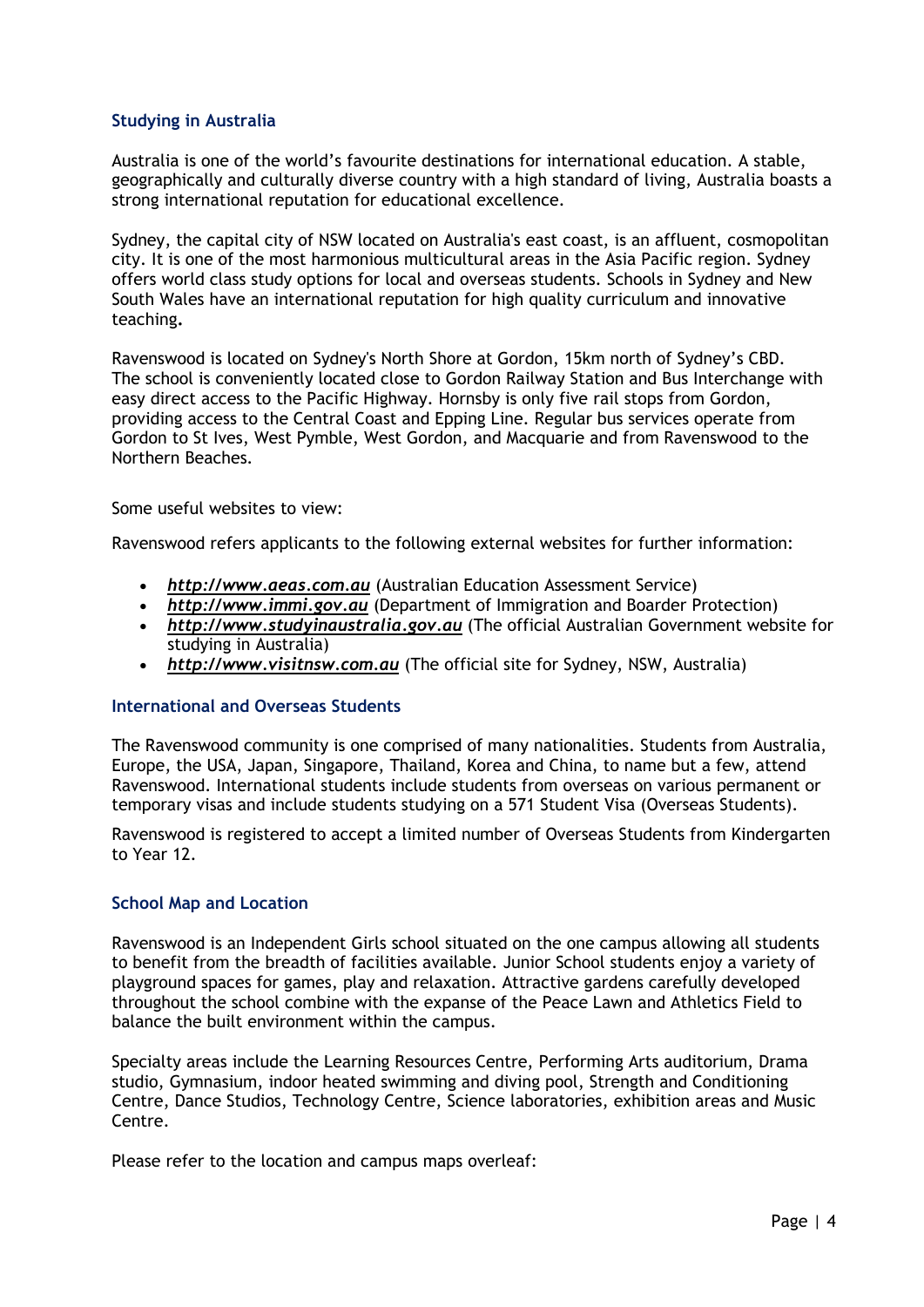# **School Campus Map**



# **School Location Map**





#### **Mabel Fidler Building**  $\overline{A}$

| Reception, Student Reception & Administration (Gate 1) |
|--------------------------------------------------------|
| Junior Learning Resources Centre (Gate 1)              |
| Senior Learning Resources Centre (Gate 1)              |
| Undercroft Café and Mabel's Coffee Shop (Gate 1)       |
| <b>Boarders Courtvard</b>                              |

- B The Lorraine Smith Auditorium, Centenary Centre (Gate 3) and Performing Arts
- c Assembly Hall (Gate 3) and Junior School
- Junior School Classrooms (Gate 4) D
- **Senior School** F
- G. Staff Administration & Teaching Centre (SATC)
- $\pmb{\mathsf{H}}$ **Senior School**
- **Senior School** J L
- Enrolments, Community Relations and Finace (Gate 7/8)
- Middle School M  $\overline{\mathbf{N}}$ Proposed Languages Centre
- $\circ$ **White House**
- P Archives (Brown House)
- W Gymnasium complex, Swimming Pool and Strength & **Conditioning Centre**
- x Carolyn Trotter Studio (located below W)
- Ÿ Hutchens House, Uniform Centre (Gate 11)
- z Holland House: Health Care Centre, Speech & Drama Rooms  $(Gate 11)$
- 20 Annesley House Kindergarten, Prep School adventure<br>playground & Before/After School Care Centre
- l, Boarding - corner of Pacific Highway and Bushlands Avenue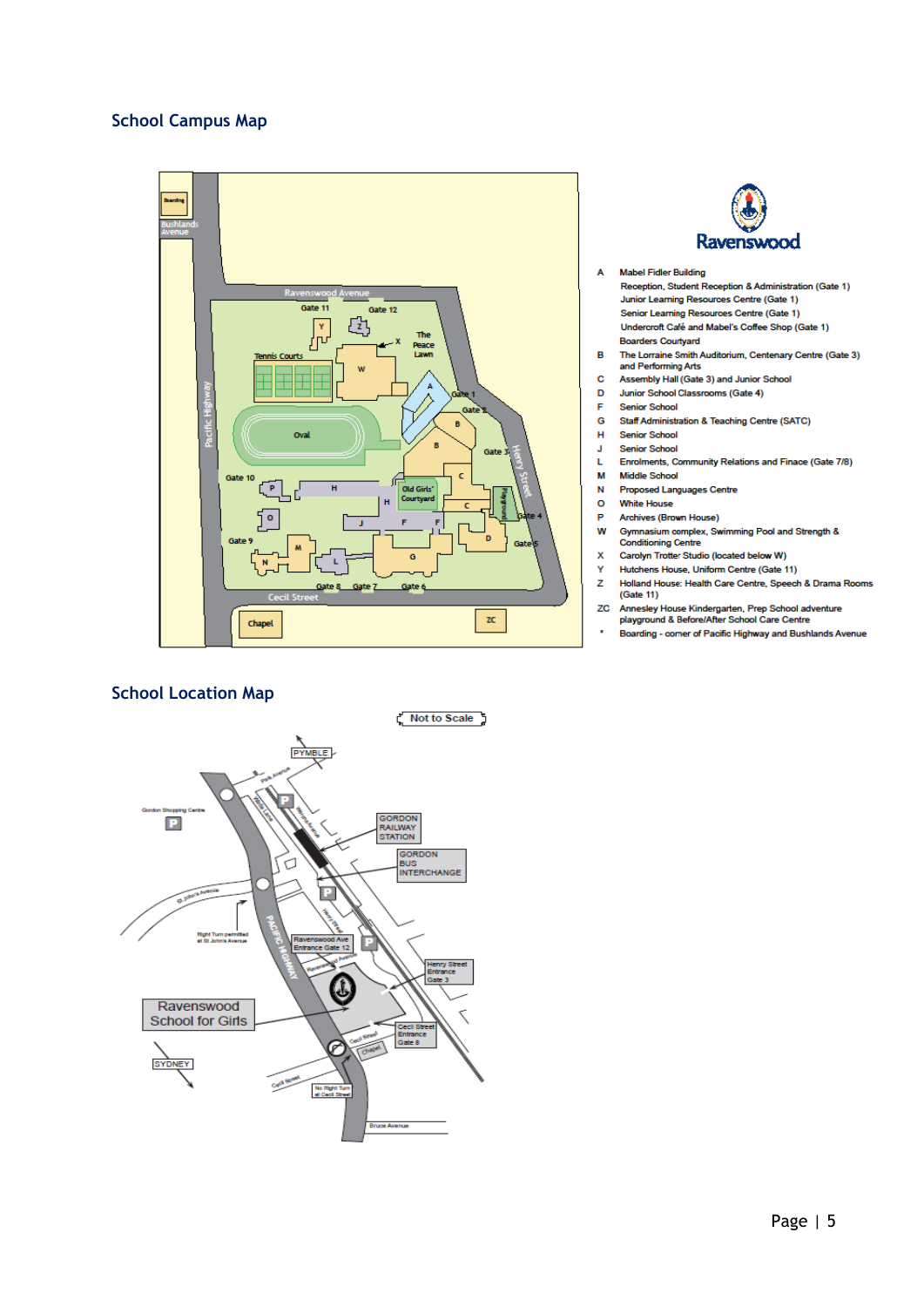# **Tuition and Boarding Fees**

Please refer to the Schedule of Fees listed on the School website.

# **Refund Policy for Overseas Students**

- 1) Ravenswood requires all course fees, including tuition fees, to be paid directly to the school and does not accept course fees from education agents.
- 2) The enrolment application fees are non-refundable.
- 3) Payment of Course Fees and Refunds
	- a. Fees are payable according to the school's Overseas Student fee schedule provided by the school.
	- b. All fees must be paid in Australian dollars.
	- c. If a student changes visa status (e.g. becomes a temporary or permanent resident) she will continue to pay tuition fees for the duration of that calendar year at the Overseas Student rate.
	- d. Refunds will be reimbursed in Australian dollars and the payment sent to the applicant's home country unless otherwise requested in writing.
	- e. Refunds will be paid to the student or the person specified in the written enrolment agreement.
- 4) All notification of withdrawal from a course, or applications for refunds, must be made in writing and submitted to the school Principal within the time frame listed in the Terms and Conditions.
- 5) Unsuccessful Enrolment/Visa Rejection
	- a. The school will refund within 28 days all course fees paid where the student's application for enrolment is refused by the school. [Applicable only if payment of fees has accompanied the application/enrolment form and lodgment of the written agreement.]
	- b. The school will refund within 28 days all course fees paid where the student produces evidence that the application made by the student for a student visa has been rejected by the Australian immigration authorities.
- 6) Student Default
	- a. Refunds for student default apply to tuition fees only. Course fees (excluding tuition fees) will be refunded on a pro rata basis proportional to the amount of time the student was studying in the course, except where a non-refundable payment of behalf of the student has been made.
	- b. If the student does not provide written notice of withdrawal and does not start the course on the agreed starting date, only a maximum of ten weeks tuition fees will be refunded from the annual tuition fee.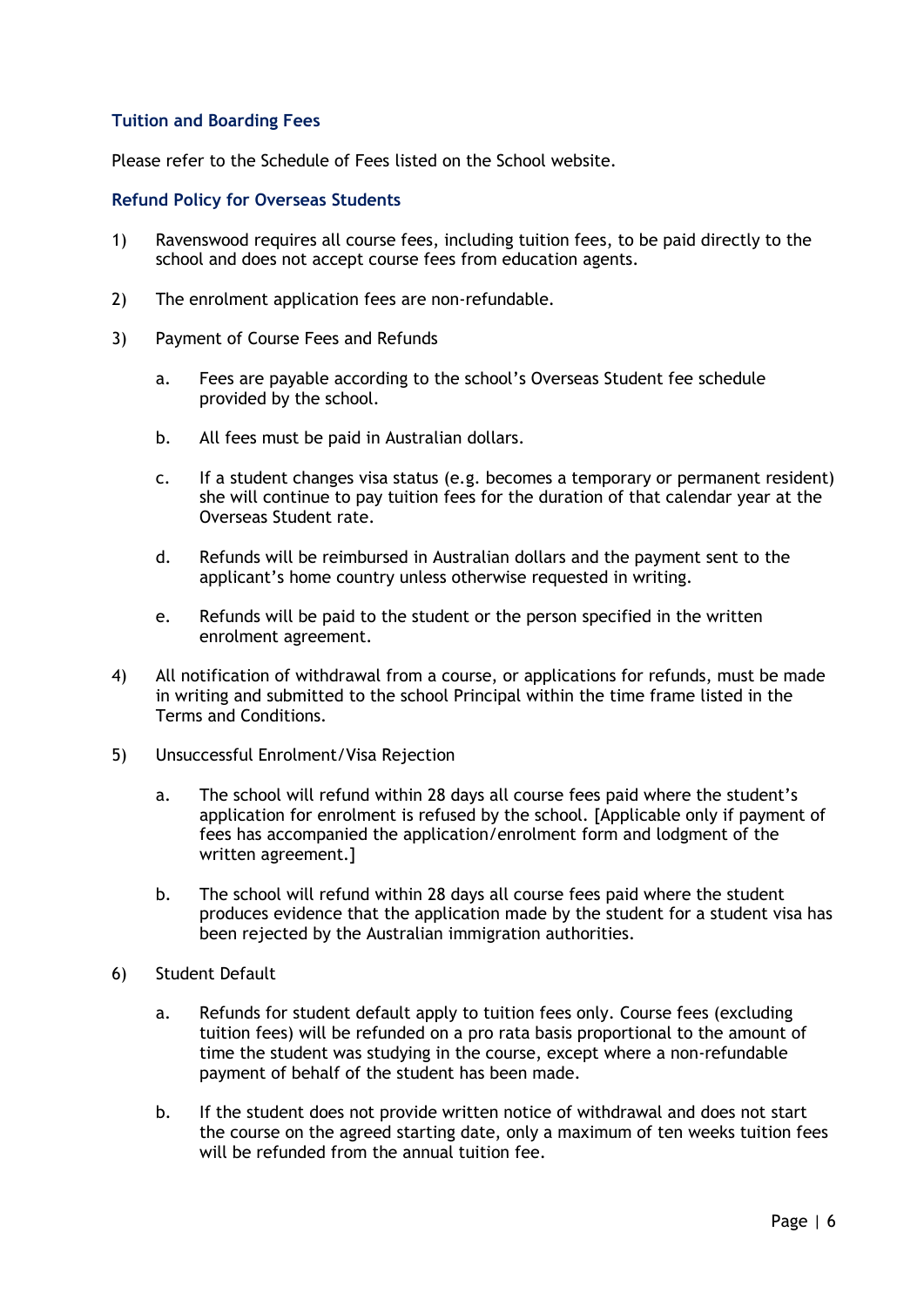- c. The school will refund within 28 days of the receipt of written notification of withdrawal by the parent(s)/legal guardian, tuition fees paid by or on behalf of the student less the amounts to be retained as agreed and detailed below.
	- i. If written notice is received up to 4 weeks prior to commencement of the course, the school will be entitled to retain an administration fee (\$500 including GST)
	- ii. If written notice is received less than 4 weeks prior to commencement of the course 70% of the tuition fee will be refunded.
	- iii. If written notice is received within six months of the commencement date of the student's course, only one term's (or ten weeks) tuition fees will be refunded from the annual tuition fee.
	- iv. If written notice is received more than six months after the commencement date of the student's course no refund of tuition fees will be made.
- d. No refund of tuition fees will be made where a student's enrolment is cancelled for any of the following reasons;
	- i. Failure to maintain satisfactory course progress (visa condition 8202)
	- ii. Failure to maintain satisfactory attendance (visa condition 8202)
	- iii. Failure to maintain approved welfare and accommodation arrangements (visa condition 8532)
	- iv. Failure to pay course fees
	- v. Any behaviour identified as resulting in enrolment cancellation in Ravenswood's Student Code of Conduct.(Refer to School website)
- 7) School Default
	- a. If for any reason the school is unable to offer a course on an agreed starting day for the course, and the student for some reason cannot be placed or refuses placement in an alternative course arranged by the school, a full refund of any unspent prepaid tuition fees will be made within 14 days of the agreed course staring day.
	- b. If for any reason the school is unable to continue offering a course after the student commences a course, and the student for some reason cannot be placed or refuses placement in an alternative course arranged by the school, a full refund of any unspent prepaid tuition fees paid to the school will be made within 14 days of the school's default day.
	- c. In the event that the school is unable to fulfil its obligations of providing an agreeable alternative course for the student, or a refund, the student will receive advice to seek assistance from the Australian Government's Tuition Protection Service.(For more information on the TPS, please see: <https://tps.gov.au/Information/Students/How>
- 8) This agreement, and the availability of complaints and appeals processes, does not remove the right of the student to take action under Australia's consumer protection laws.
- 9) Definitions
	- a. *Non-Tuition Fees –* fees not directly related to provision of the student's course
	- b. *Prepaid Fees –* Tuition fees received by the school for a study period of the student's course before the student begins the study period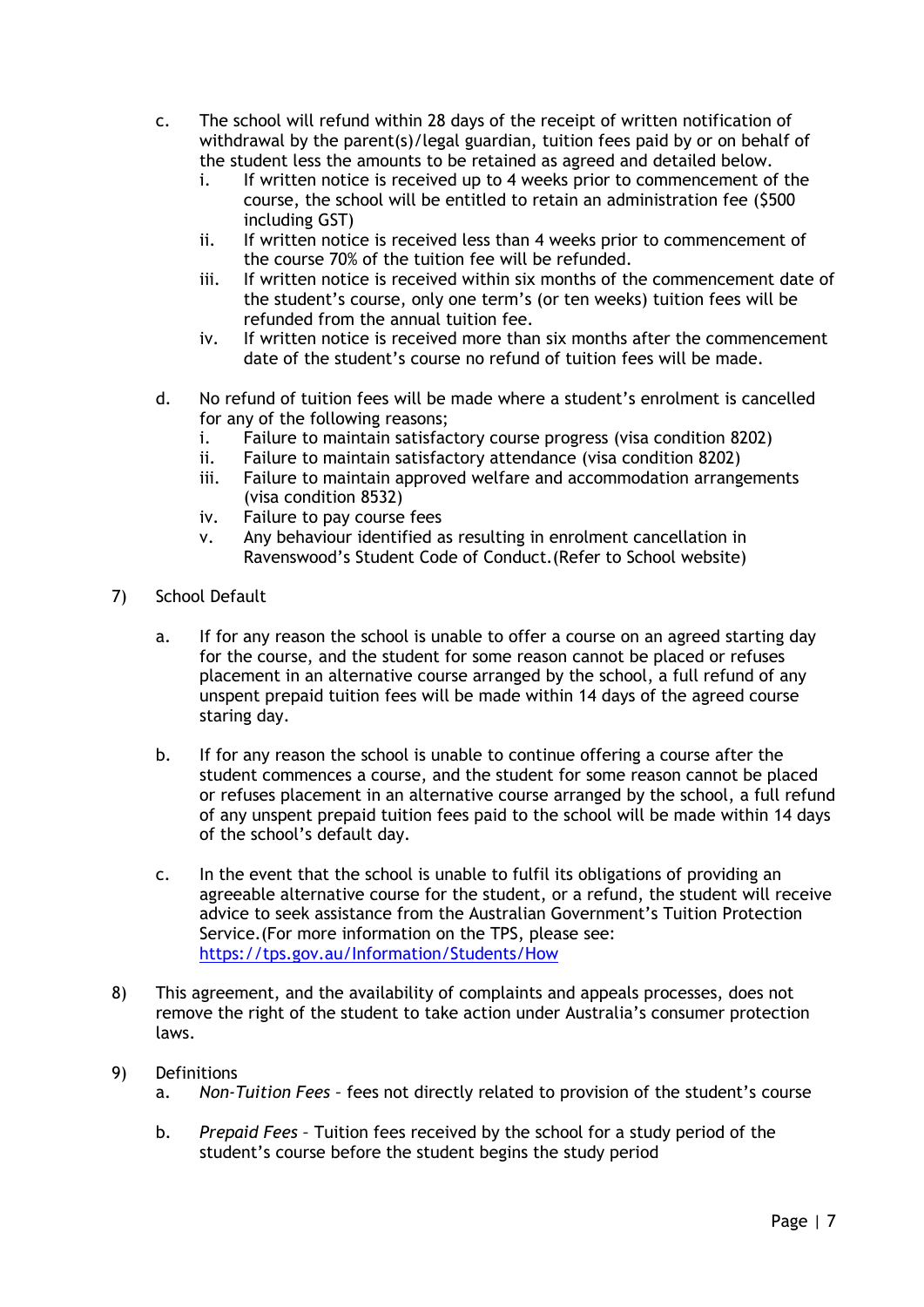c. *Tuition Fees –* fees directly related to the provision of the student's course

# **Accommodation**

Ravenswood offers the following accommodation options for International Students:

- Living with a parent or relative in Sydney
- Boarding Ravenswood Residential College ( Year 10 -12)
- Living with an approved Guardian or Homestay

It is the preference of Ravenswood for Overseas Students on a 571 Student Visa to live with a parent or close family relative as defined by Department of Immigration and Boarder Protection (DIBP), or for students in Years 10-12 to live in the Ravenswood Residential College.

With the prior approval of the Principal, permission may be granted for an International Student to live with an approved Guardian.

# Living with a parent or relative in Sydney

All International Students who do not reside in the Residential College must live with a parent or relative (defined by DIBP) in suburban Sydney.

Parents/relatives must:

- reside in Sydney full time
- be available to care for the student at any time
- advise the school of any intention to change accommodation arrangements
- be able to provide adequate and suitable support for the wellbeing of the student
- sign any relevant documentation
- be readily contactable by phone
- attend Parent/Teacher interviews
- speak English
- provide a copy of their passport and a full copy of their current visa if he/she is in Australia on a visa.

# Boarding – Ravenswood Residential College

Boarding at Ravenswood is available to students in Years 10, 11 and 12 in a Residential College adjacent to the main school campus. The school is committed to providing current and new boarding students with a caring, safe and happy environment as they complete their education at Ravenswood.

# Overseas Students on a 571 Student Visa

Ravenswood will provide welfare arrangements for Overseas Students through Provider Registration and International Student Management System (PRISMS) as outlined in Standard 5 of the National Code 2007. Ravenswood will advise DIBP through PRISMS if a student changes her living arrangements.

Ravenswood welfare responsibilities commence for the student on Boarder Travel Days – see details of travel days on Term Dates listing, unless an agreement to state otherwise is organised between the Director Boarding and International Students and the parents.

All Overseas Students under the age of 18 are required to have a Sydney-based guardian to act as a representative for absent parents and if necessary to facilitate the provision of approved accommodation for weekend or vacation leave where students are unable to return home for vacations. These guardians must meet the same criteria as approved guardians.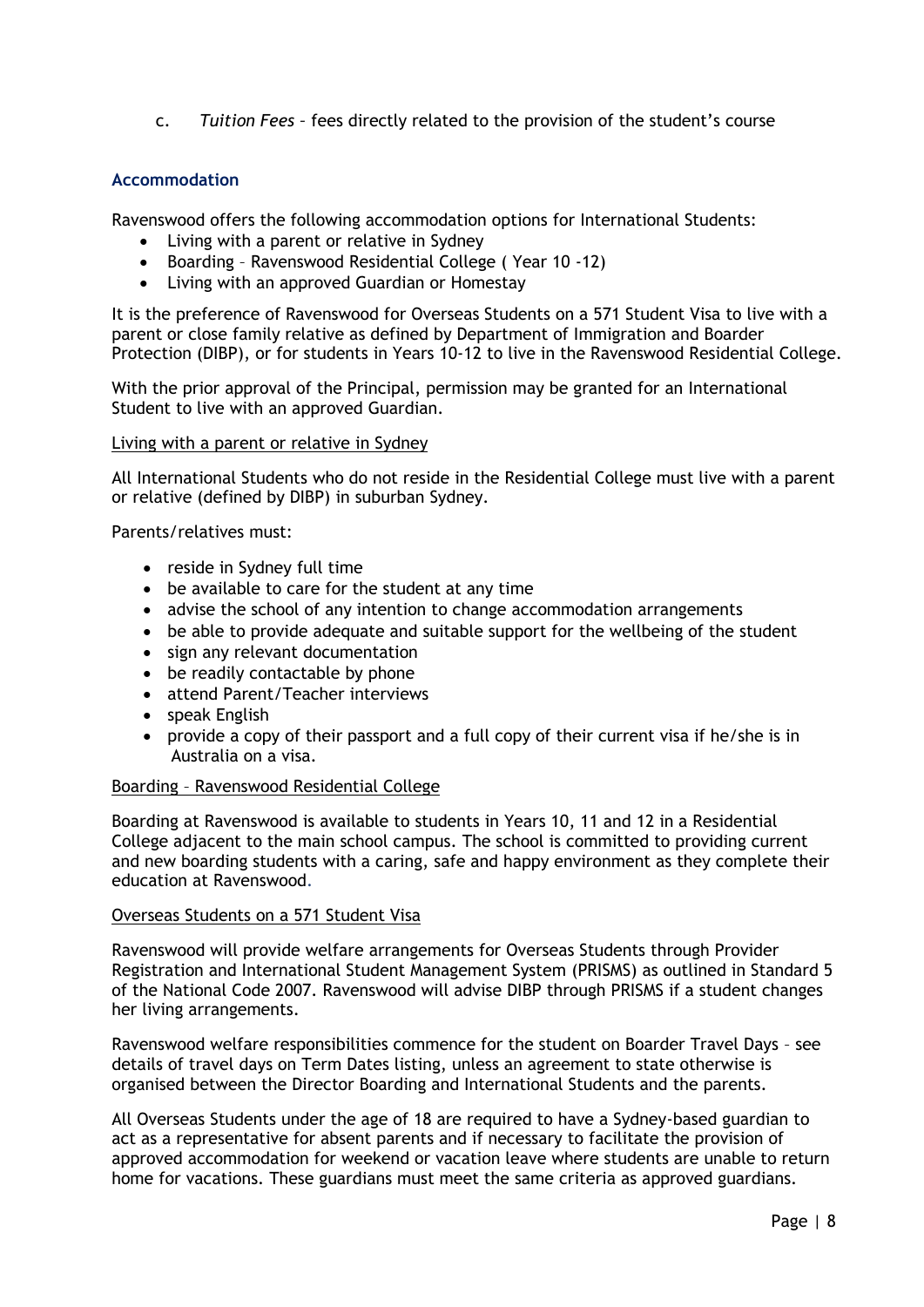Please refer to the Ravenswood website [www.ravenswood.nsw.edu.au](http://www.ravenswood.nsw.edu.au/) under the Enrolments pull down menu for more information on boarding or the Boarding Handbook.

# Approved Guardian

If it is proposed that a student will be residing with any person other than the parent/s, legal custodian/s or a close family relative (as defined by DIBP) over the age of 25 years, a request should be forwarded in writing to the Principal providing the name and contact details of the proposed guardian for approval.

Guardians must:

- reside in Sydney full time
- be available to care for the student at any time
- advise the school of any intention to change accommodation arrangements
- be willing and able to provide adequate and suitable support for the wellbeing of the student
- be over 25 years of age
- sign any relevant documentation
- be readily contactable by phone
- attend Parent/Teacher interviews
- fluent in English
- provide a copy of their passport and a full copy of their current visa if he/she is in Australia on a visa.
- Sign and agree to the terms in the Notice of Official Guardian form

It is expected that such person/s is aware that duty of care of the student living with them extends to holiday periods for the term outlined in the Term Dates listing, except where the student returns home to her parent/s during said holidays.

The nominated guardian and all permanent residents of the home over the age of 18 years will be required to provide evidence of suitability for working with children by completing the 'Working with Children Check of the New South Wales Commission for Children and Young People'.

An initial home inspection is also required to ensure the student's living conditions meet the guidelines of the Department of Education International Student Centre. An inspection will follow every six months for the duration of the student's education at Ravenswood.

If there are concerns about the accommodation or welfare of a student under 18 years of age raised through the monitoring or through any other credible source of information e.g. Deputy Principal and Head of Secondary School, the Director Boarding and International Students will continue to check until the arrangements are suitable or if required request the student move into the Residential College until suitable arrangements can be made.

If Ravenswood suspends or cancels the enrolment of the student, Ravenswood will continue to check the suitability of arrangements until the student has been accepted by another provider; leaves Australia; other suitable arrangements have been made; or Ravenswood has advised DIBP under Standard 5.1.d the school can no longer approve the welfare arrangements for the student.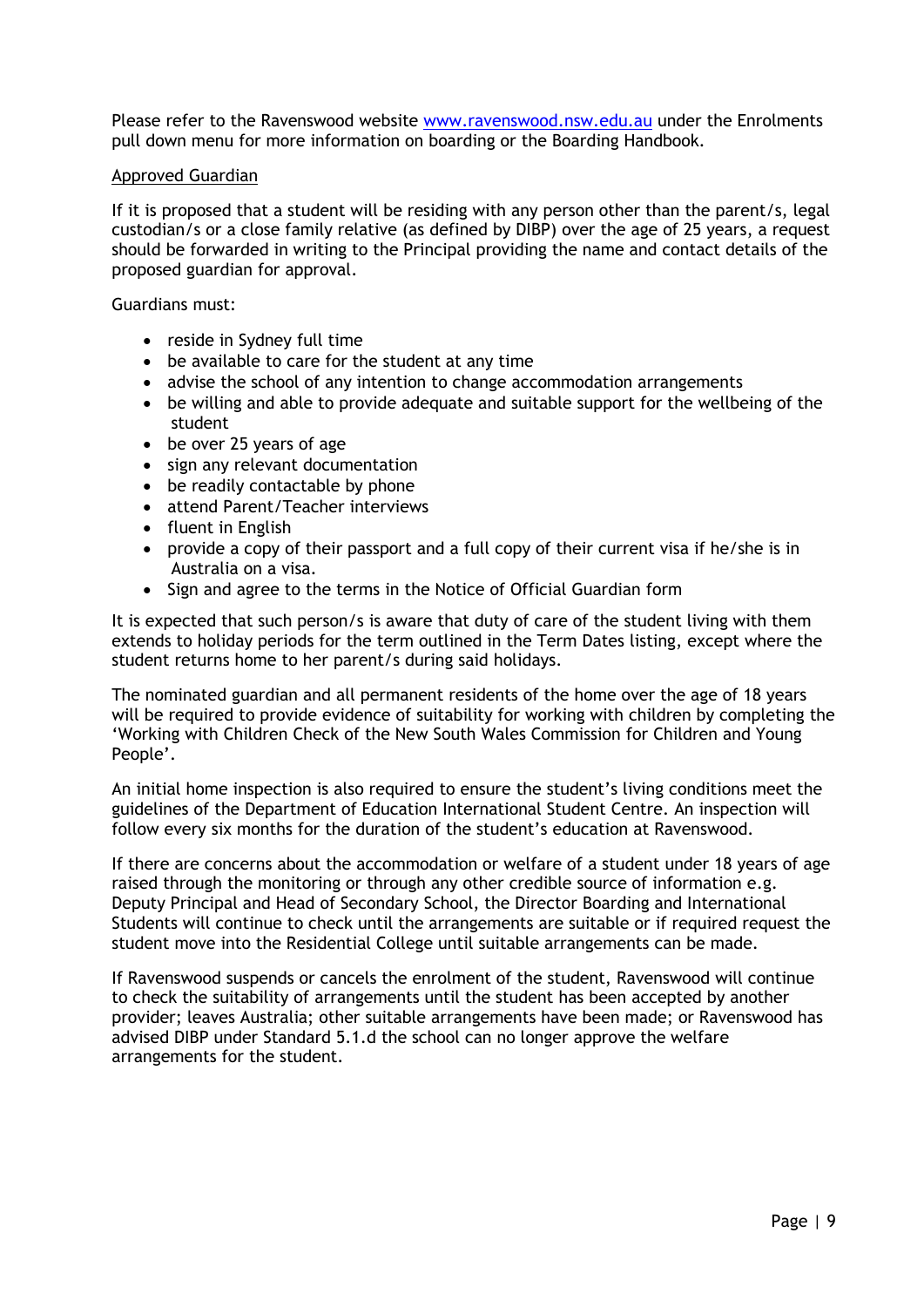# Overseas Students turning 18 years of age whilst studying at Ravenswood

Students turning 18 years of age whilst studying at Ravenswood are required to remain in the Residential College or live with a parent or approved relative or Guardian in Sydney until they conclude their studies at Ravenswood.

# **English Language Proficiency**

International students whose first language is not English will be required to sit an English assessment with Australian Education Assessment Services (AEAS) to show evidence of their English competency. Ravenswood does not offer conditional places. An AEAS must be submitted with the Enrolment Application form.

All costs associated with the AEAS testing are to be paid by the family/student. Please refer to the AEAS website *[\(www.aeas.com.au\)](www.aeas.com.au)* for indicative costing and description of the testing. AEAS is the only recognised testing procedure used by Ravenswood for students currently studying overseas. A further English course may be required for completion if the required level of proficiency is not met, followed by reassessment through AEAS.

Ravenswood suggests ELICOS Programmes be undertaken at Australian International College of English (**[www.aice.nsw.edu.au\)](http://www.aice.nsw.edu.au/)** or the Sydney College of English **(www.sce.edu.au)**. Alternatively, private tuition can be sourced through the Australian Northside English Academy **(email: cclarehooper@gmail.com)**

The following table indicates the required number of weeks of intensive English a student must study relative to their score achieved after AEAS testing.

| <b>SCORE</b> | <b>LEVEL</b>       | <b>WEEKS</b>         | <b>WEEKS</b>         | <b>WEEKS</b>  |
|--------------|--------------------|----------------------|----------------------|---------------|
|              |                    | <b>Senior School</b> | <b>Middle School</b> | Junior School |
|              |                    | Entry                | Entry                | Entry         |
|              |                    | <b>Years 10-12</b>   | Years 7-9            | K-6           |
| $0 - 25$     | <b>Beginners</b>   | $40 - 48$            | $30 - 40$            | $12 - 20$     |
| $26 - 35$    | Elementary         | $30 - 40$            | $20 - 30$            | $6 - 12$      |
| $36 - 45$    | Pre-Intermediate   | $20 - 30$            | $12 - 20$            | $4-6$         |
| $46 - 60$    | Intermediate       | $12 - 20$            | $8 - 12$             |               |
| $61 - 70$    | Upper-Intermediate | $8 - 12$             | $4 - 8$              |               |
| $71 - 80$    | Pre-Advanced       | $4 - 8$              |                      |               |
| $80 -$       | Advanced           |                      |                      |               |

\*Source: Australian Education Assessment Services

In order for the application of an Overseas Student to be accepted at Ravenswood, the following levels of English proficiency MUST be reached:

- Senior School **Advanced Level** 
	-
- Middle School Pre-Advanced Level
- Junior School Intermediate Level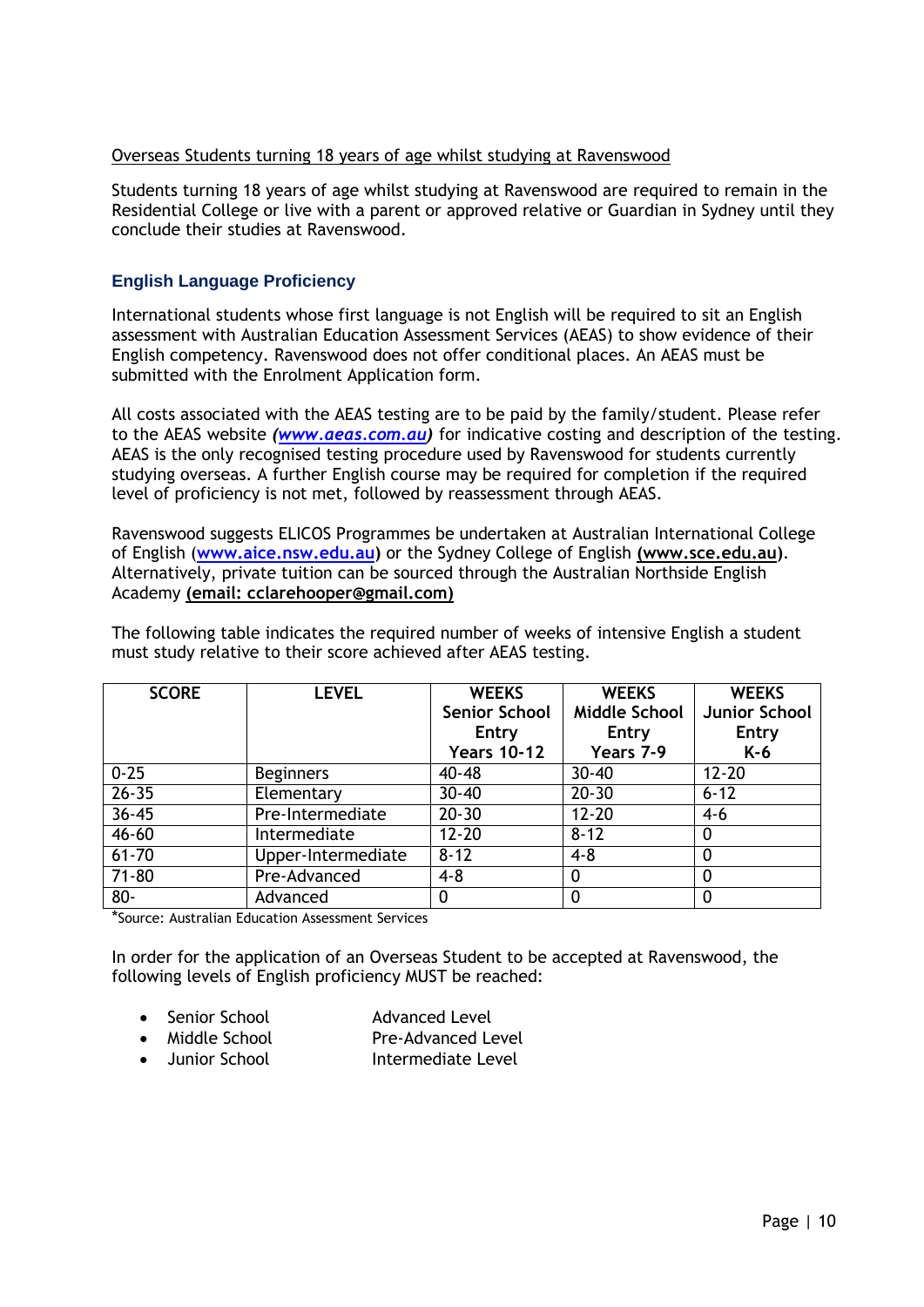# **Indicative Costs of Living in Sydney**

The following table outlines what you might expect to pay for some common items when living in Sydney:

# **Travel**

| Cost of Adult train ticket to the city from Gordon  |  |
|-----------------------------------------------------|--|
| Cost of Adult train ticket to Chatswood from Gordon |  |
|                                                     |  |
| Cost of Adult train ticket to Hornsby from Gordon   |  |
|                                                     |  |
| <b>Entertainment -</b>                              |  |
|                                                     |  |
|                                                     |  |

### **Food**

\*Last updated March 2014. AUD\$ Quoted.

Further information about living in Sydney may be found on [www.living-in-sydney.com](http://www.living-in-sydney.com/)

# **Course Content and Duration**

Ravenswood is a Kindergarten to Year 12 School. It has a Junior School (K-6) and Secondary School (Years 7-12) structure.

Ravenswood offers the following registered CRICOS courses:

- 041444K Primary School Courses (Years K-6)
- 041445J Junior Secondary (Years 7-10)
- 041446G Senior Secondary (Years 11-12)
- 084056M Non AQF Award International Baccalaureate (Years 11-12)

Ravenswood follows the NSW Board of Studies curriculum as its learning framework. Its core curriculum includes English, Mathematics, Science, Geography, History, Physical Education, Personal Development and Health and Religious Education.

For a comprehensive explanation of Learning Programs at Ravenswood in the Junior School, and Secondary School please refer to the Ravenswood website, [www.ravenswood.nsw.edu.au.](http://www.ravenswood.nsw.edu.au/)

Ravenswood offers a choice of credential in Years 11 and 12 of either the Higher School Certificate or the International Baccalaureate (IB). Students in Years 11 and 12 studying courses for the HSC are able to study courses that are not offered at Ravenswood through organisations and schools known as external providers such as Technical and Further Education (TAFE) colleges, Open High School and The Saturday School of Community Languages.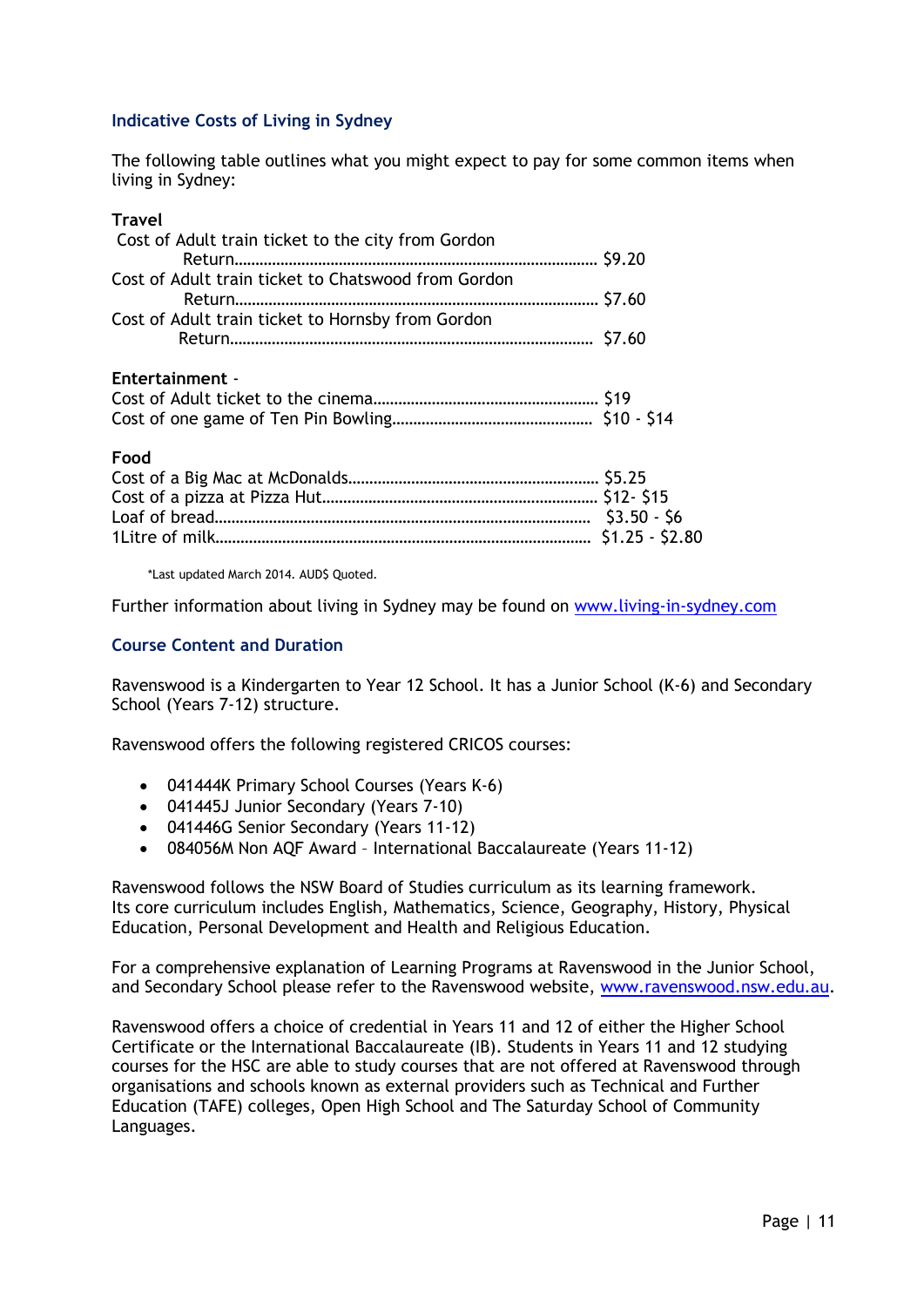Further details relating to courses of study and external providers can be found in the Senior School Course Information Booklet available through the Enrolments Office.

# **Course Credit**

Ravenswood does not offer course credit. Entry into any course is subject to the assessment of the school. This also applies to on-shore school transfers, either within the state or territory or from interstate.

# **Student Assessment**

Students are assessed both formally and informally throughout their years at Ravenswood. Assessment strategies include anecdotal data collection and review, ongoing subject testing, topic assessment tasks and formal school examinations. The Australian Federal Government testing in the form of NAPLAN takes place in Years 3, 5, 7 and 9. To satisfy the requirements for the completion of Stage 5 (Year 10) The NSW Board of Studies Record of School Achievement (RoSA) requires students to maintain satisfactory attendance and application to studies.

The NSW Higher School Certificate Examinations and the International Baccalaureate Organisation testing for IB students, take place at the end of Year 12.

Formal reports are provided to parents and guardians for each student at the end of Semester 1 and Semester 2. Parent/Teacher/Student interviews are held in one formal session in the middle of the year as well as on request or when necessary.

# **Student Support Services**

The Director Boarding and International Students is one of two key staff members in charge of the pastoral care of International Students whilst studying at Ravenswood.

During the orientation process the Director Boarding and International Students is identified to the families, guardians and students and key information is provided relevant to their successful transition to studying in Australia and at the school. The Director Boarding and International Students works in close association with the Director Student Wellbeing and Year Coordinator to provide ongoing academic and pastoral support to the student, parents and guardians. All teaching staff involved with International Students are briefed by the Director Boarding and International Students as to their involvement and the requirements of an International Student, including obligations concerning attendance and academic progress.

The Student Support services at the school are designed to ensure students are provided with appropriate support and strategies to address any identified issues. The Student Support network includes:

- Director Boarding and International Students
- Head of Junior or Secondary School
- Director Student Wellbeing
- Year Coordinator
- Mentors
- Teachers of the Student
- School Counsellor
- School Chaplain
- School Nurse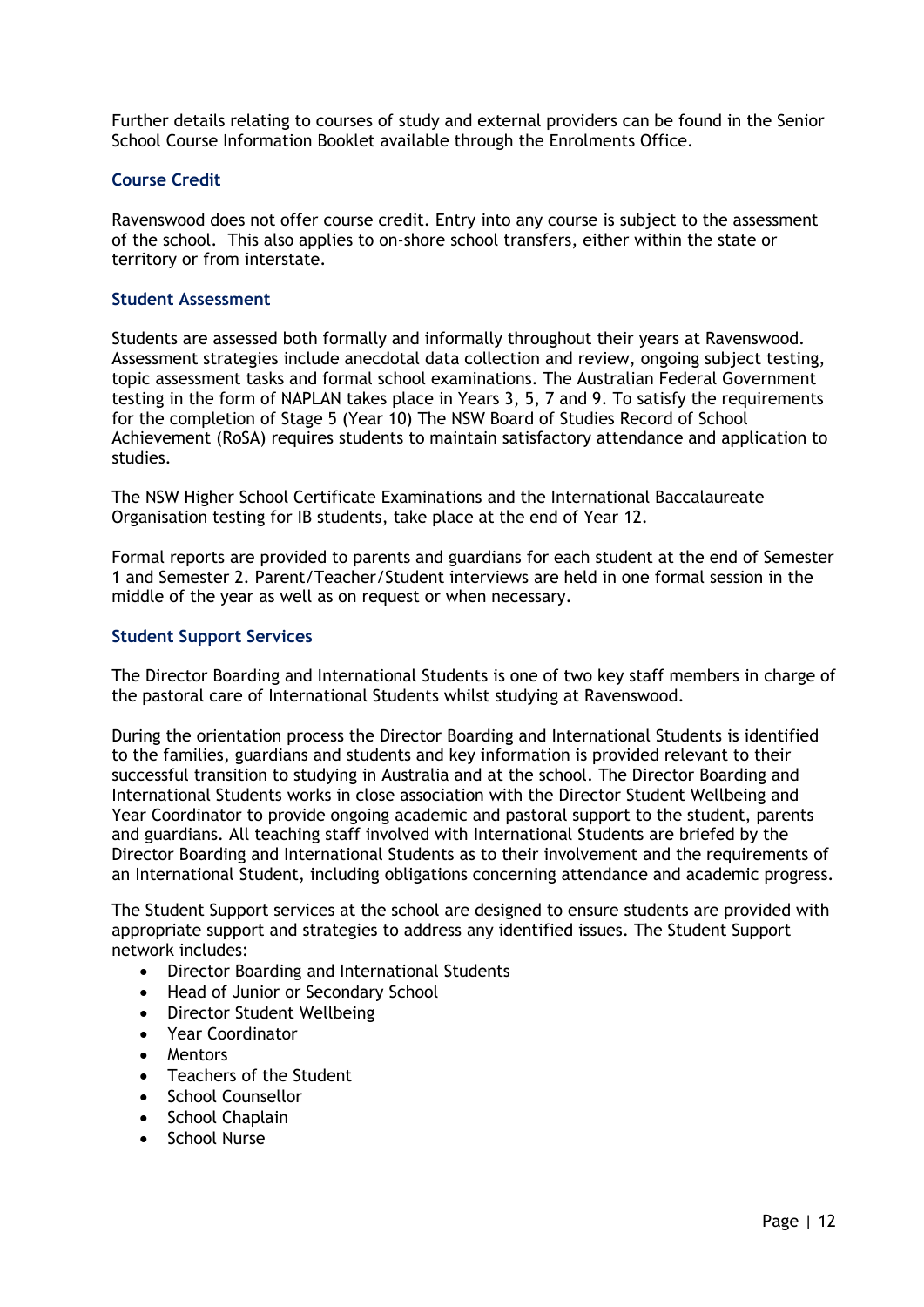The Director Boarding and International Students will also monitor daily attendance and academic progress of Overseas Students to ensure non-breach of visa conditions.

Early intervention and counselling is provided to the student, guardian/parent by the Director Boarding and International Students to ensure that the student is continually aware of their obligations under the student visa. Guardians and parents are encouraged at all times to contact either the Year Coordinator or the Director Boarding and International Students with any concerns or issues they have in relation to the progress of their child at school. Full contact details of these key staff members are provided in the orientation materials provided to all parents and guardians before the student commences.

The Director Boarding and International Students oversees the guardianship of International and Overseas Students to ensure the care and safety of students at all times.

Welfare related support offered to students at Ravenswood is available at no additional cost to the student.

# **Critical Incident Policy**

Ravenswood recognises the duty of care owed to its students and that planning for the management of a critical incident is essential.

Ravenswood has a Critical Incident policy in place in the event of a serious incident occurring. All staff must immediately report any incident to members of the critical incident team, who will then implement the documented procedures.

In the event of a critical incident that requires the lockdown of a site, the safety of students and staff will be of paramount importance and their safety will govern all actions The School's Lockdown Procedural Guidelines are followed.

# **Medical Insurance for Overseas Students on a 571 Student Visa**

The Australian Government requires the full amount of monies for Overseas Student health cover to be paid upfront for the period of authorised stay in Australia. Medical insurance is currently provided by Medibank Overseas Private Health Insurance [www.medibank.com.au/oshc/](http://www.medibank.com.au/oshc/)

It is the parent's responsibility to arrange Overseas Private Health Insurance

# **Deferring, Suspending or Cancelling Studies**

Ravenswood has a Deferment, Suspension and Cancellation Policy in place should a student wish to defer, suspend or cancel their studies.(Please refer to the School website).The student and family will be counselled on the effect that deferring or cancelling their studies may have on their student visa and studies at Ravenswood.

Should a student need to suspend their studies, full discussions with the student and family will be undertaken on the effect this may have on the continuation of their student visa. All efforts will be made to support the student to continue their studies successfully at Ravenswood. Please refer to the Refund Policy found on the School website.

Please note that students are not permitted to transfer to another registered provider prior to the student completing six months of their course of study.(National Code Standard 7)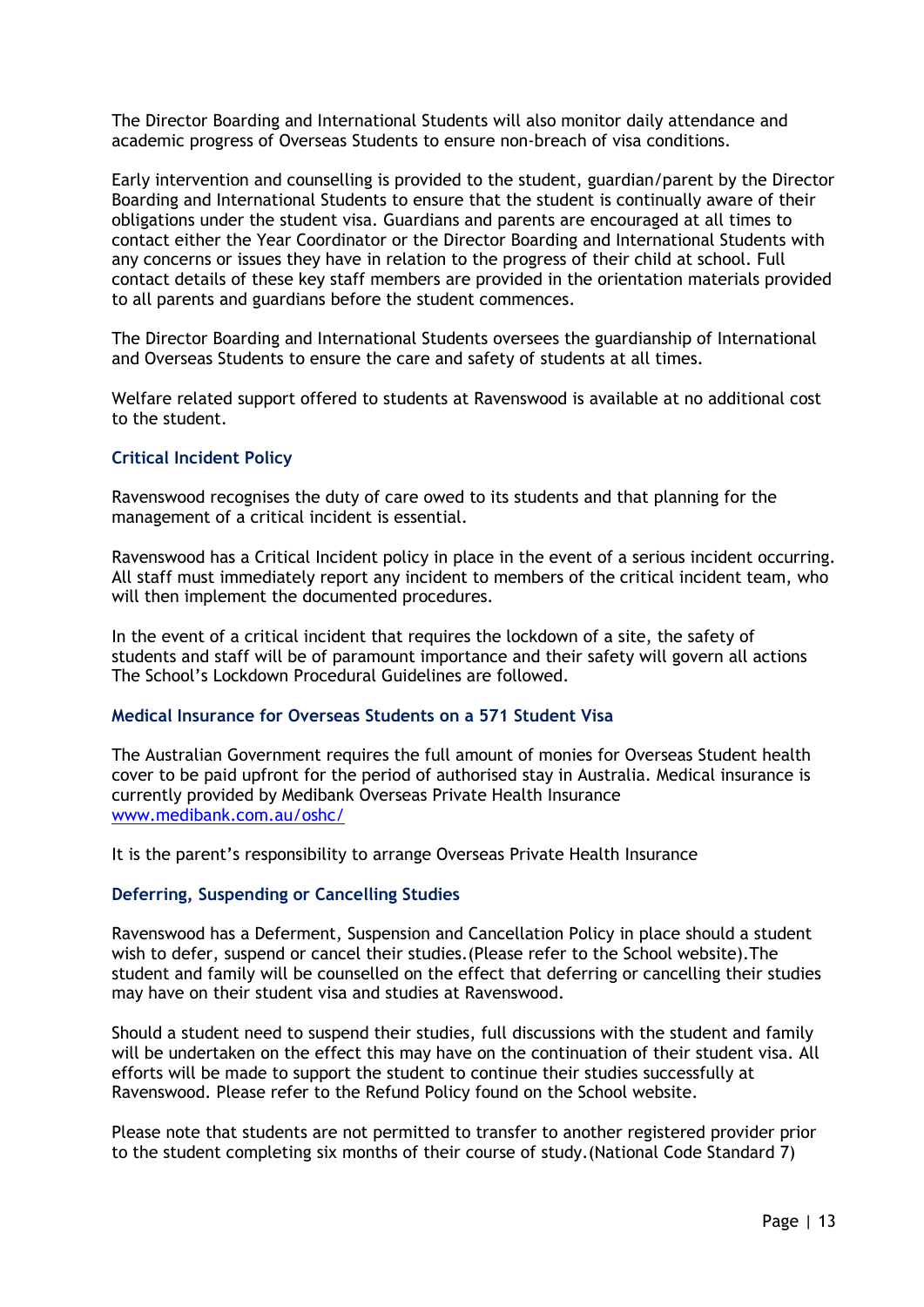Applicants who have not completed six months with the original provider may be considered on an individual basis only if a full letter of release from the original provider is produced.

# **National Code of Practice**

Ravenswood is fully compliant with the National Code of Practice 2007 and refers parents and students to the following websites to view:

*<https://www.aei.gov.au/regulatory-information/pages/regulatoryinformation.aspx>* (The Australian Government's Education Services for Overseas Students (ESOS) Legislation)

*<http://www.studyinaustralia.gov.au/>* (Study in Australia Guide)

## **Australian Government Legislation**

Parents and students should be aware that personal details, course enrolment details and any changes to, or suspected breaches of visa conditions will be provided to Australian Immigration authorities as required under Australian Government legislation. Students transferring from another provider must have completed six months with another provider before being considered by Ravenswood, at which time the standard enrolment process will apply.

## **Dispute Resolution**

Should an issue arise that a student wishes to discuss and resolve they should seek first to resolve the issue with the individual teacher as quickly as possible. After discussion, should the issue remain unresolved, the teacher will then seek to involve the:

- Year Coordinator and/or Director Boarding and International Students
- Deputy Principal and Head of Secondary School or Head of Junior School
- Principal

If the matter is unresolved internally at this point, the school will engage upon request by the parent/guardian/student an independent arbiter to adjudicate. The cost of the independent arbiter will be paid by the school. The school will continue to support the student during this process and will not seek to terminate the student's enrolment until the matter is fully resolved.

The school's dispute resolution processes does not remove the right of the student to take action under Australia's consumer protection laws.

Please refer to the Schools Complaints and Appeals Policy on the School website for further details.

# **How to Apply**

Applications for enrolment can be made by completing the *Enrolment Application Form*.

International students, including Overseas Students, are required to provide a copy of their:

- Birth Certificate
- Passport
- Visa details
- Evidence of their English proficiency.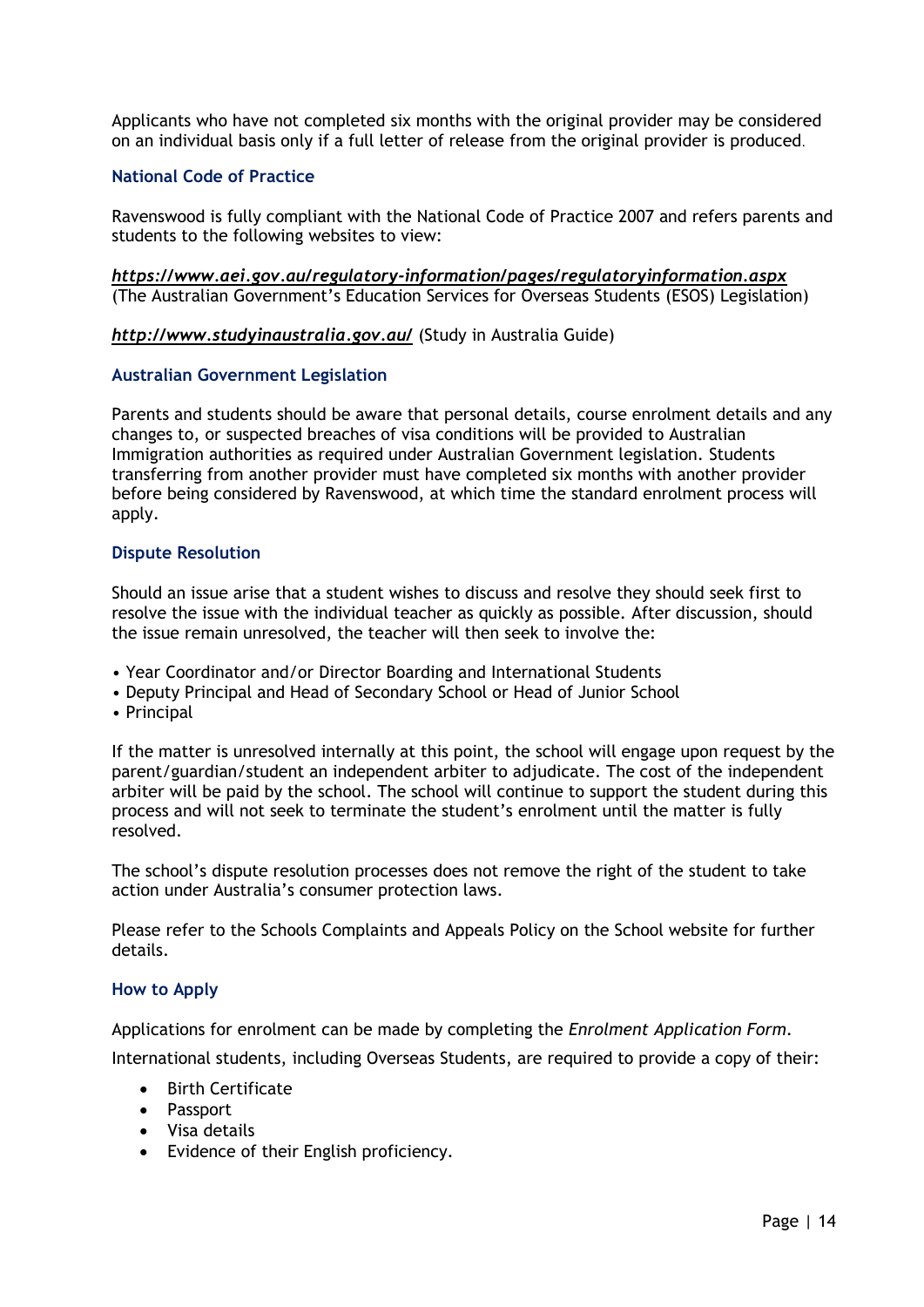An Application Fee of \$300 (or \$500 for Overseas Students) is payable upon submission of the Enrolment Application Form.

# English Language Proficiency

International students whose first language is not English and have been studying in Australia for less than one year, will be required to sit an English assessment with Australian Education Assessment Services (AEAS) to show evidence of their English competency. Ravenswood does not offer conditional places. An AEAS must be submitted before a place can be offered.

All costs associated with AEAS testing are to be paid by the family/student. Please refer to the AEAS website **[www.aeas.com.au](http://www.aeas.com.au/)** for indicative costing and a description of the testing. AEAS is the only recognised testing procedure used by Ravenswood for students currently studying overseas. An English course may be required if the required level of proficiency is not met, followed by reassessment through AEAS.

Ravenswood suggests ELICOS Programs be undertaken at Australian International College of English **www.aice.nsw.edu.au** or the Sydney College of English **www.sce.edu.au**. Alternatively, private tuition can be sourced through the Australian Northside English Academy, please email: [cclarehooper@gmail.com.](mailto:cclarehooper@gmail.com)

In order for the application of an international student to be accepted at Ravenswood, the following levels of English proficiency MUST be reached:

- Years 10-12 Advanced Level above 80%
- Years 7-9 Pre-Advanced Level above 71%
- Years 4–6 Intermediate Level above 46%

# Waitlist

An Application for Enrolment can be submitted without an AEAS test. The student will be placed on a waitlist until the required English proficiency level has been reached. This does not guarantee a place for the student.

# Reserved Place

Once the completed Enrolment Application form, supporting documentation and the Application Fee has been received, an offer of a Reserved Place may be made subject to a place being available within the Year Group requested, and all required documentation provided is complete.

An acceptance of this offer is required within one month of offer, accompanied by a payment of a non-refundable Acceptance Fee of \$700 to ensure the place is allocated on the Reserved Place Enrolment List.

If a place is not available, the student will be placed on a Waiting List and no Acceptance Fee is required until a Reserved Place is offered.

# Interview

Two years prior to entry, prospective students and their parents will be required to complete a *Pre-Enrolment Form* and attend an interview. School reports and NAPLAN results (if applicable) are also required.

These interviews are conducted by a member of the Senior Leadership Team. At this interview the school's expectations of parents and students are discussed. For students applying for Kindergarten to Year 2 no interview is required.

If the student and family are overseas a Skype Interview can be arranged.